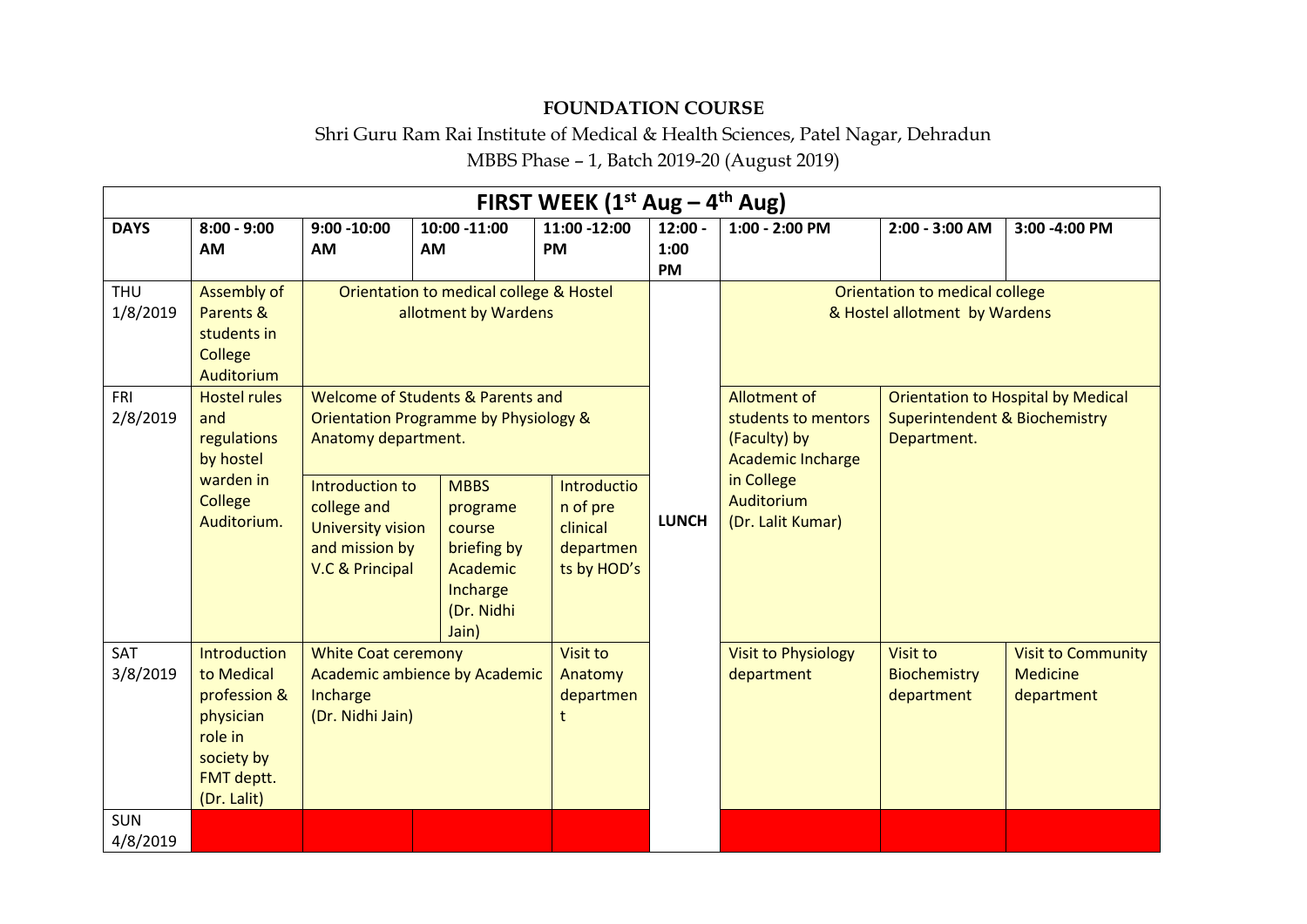| SECOND WEEK (5st Aug - 11 <sup>th</sup> Aug) |                                                                                                  |                                                                                                |                                                                                                                    |                                                                                   |                |                                                                                                              |                                                                                                                                                                            |  |  |
|----------------------------------------------|--------------------------------------------------------------------------------------------------|------------------------------------------------------------------------------------------------|--------------------------------------------------------------------------------------------------------------------|-----------------------------------------------------------------------------------|----------------|--------------------------------------------------------------------------------------------------------------|----------------------------------------------------------------------------------------------------------------------------------------------------------------------------|--|--|
| <b>DAYS</b>                                  | 8:00 - 9:00 AM                                                                                   | 9:00 - 10:00 AM                                                                                | 10:00 -11:00 AM                                                                                                    | 11:00 -12:00 PM                                                                   | 12:00 -1:00 PM | 1:00 - 2:00 PM                                                                                               | 2:00 - 3:00 AM<br>3:00 - 4:00 PM                                                                                                                                           |  |  |
| <b>MON</b><br>5/8/2019                       | <b>Community based</b><br>learning by Comm.<br>Medicine (CM) in C.<br>Auditorium by Dr.<br>Megha | Group Dynamics by MEU in C.<br>Auditorium (Dr. Anjali/ Dr. Nidhi<br><b>Auditorium</b><br>Negi) |                                                                                                                    | <b>Assessment driven</b><br>learning by CC in C.<br>(Dr. Utkarsh Sharma)          |                | Learning Pedagogy by MEU<br>in C. Auditorium<br>(Dr. A.V. Mathur)                                            | Self directed learning by Curriculum<br>Committee (CC) in C. Auditorium (Dr. M.A.<br>Beg)                                                                                  |  |  |
| <b>TUE</b><br>6/8/2019                       | <b>Learning strategies</b><br>by Psychiatry in C.<br>Auditorium<br>(Dr. Mohan Dhyani)            | <b>Peer assisted</b><br>learning by<br><b>CC</b><br>(Dr. Amit<br>Varma)                        | Carrier pathway<br>and personal<br>growth by<br>Academic Cell by<br>Dr. Nidhi & Dr. Lalit<br>in College Auditorium | Enrolment for Yoga/<br>Sports/Extra<br><b>Curricular in College</b><br>Auditorium | <b>LUNCH</b>   | Enrolment in Language &<br>Computer Class (Ms.<br>Deepika Thapliyal)                                         | <b>English class</b><br>: Batch A & B<br>Physio/ Pharma/ FMT demo room<br>Computer class : Batch C & D (<br><b>PowerPoint presentation</b><br><b>Library Computer room</b> |  |  |
| WED<br>7/8/2019                              | Yoga/sports<br>Sports Ground/                                                                    | Professional Development : Batch A (MEU)                                                       |                                                                                                                    |                                                                                   |                | <b>English class</b>                                                                                         | : Batch C & D                                                                                                                                                              |  |  |
|                                              | <b>Boys &amp; Girls</b><br>Common room                                                           | Needle Stick Injury                                                                            | :Batch B (Micro)                                                                                                   |                                                                                   |                |                                                                                                              | (English Language Department)                                                                                                                                              |  |  |
|                                              |                                                                                                  | <b>Prescription Writing</b>                                                                    | : Batch C (Pharma)                                                                                                 |                                                                                   |                |                                                                                                              |                                                                                                                                                                            |  |  |
|                                              |                                                                                                  | <b>Medical Record</b>                                                                          |                                                                                                                    | : Batch D (MS Office)                                                             |                |                                                                                                              | Computer class (PowerPoint presentation)<br>: Batch A & B                                                                                                                  |  |  |
| <b>THU</b><br>8/8/2019                       | Yoga/sports<br>Sports Ground/<br><b>Boys &amp; Girls</b><br>Common room                          | Professional Development : Batch D (MEU)                                                       |                                                                                                                    |                                                                                   |                | Medical Ethics, attitudes and<br>Professionalism by FMT                                                      | <b>English class</b><br>$:$ Batch A & B                                                                                                                                    |  |  |
|                                              |                                                                                                  | Needle Stick Injury                                                                            | :Batch B (Micro)                                                                                                   |                                                                                   |                | department (Dr. R.K. Bansal<br>and Other faculty)                                                            | (English Language Department)                                                                                                                                              |  |  |
|                                              |                                                                                                  | <b>Prescription Writing</b>                                                                    | : Batch B (Pharma)                                                                                                 |                                                                                   |                |                                                                                                              |                                                                                                                                                                            |  |  |
|                                              |                                                                                                  | <b>Medical Record</b>                                                                          | : Batch C (MS Office)                                                                                              |                                                                                   |                |                                                                                                              | Computer class : Batch C & D<br><b>PowerPoint presentation</b>                                                                                                             |  |  |
| FRI<br>9/8/2019                              | L&EC                                                                                             | Professional Development : Batch C (MEU)                                                       |                                                                                                                    |                                                                                   |                | Medical Ethics, attitudes and<br>Professionalism by FMT                                                      | Local languages : Batch A & B<br>(Local Language Department by Dr. Jagdish)                                                                                                |  |  |
|                                              |                                                                                                  | Needle Stick Injury                                                                            | :Batch B (Micro)                                                                                                   |                                                                                   |                | department (Dr. R.K. Bansal<br>and Other faculty)                                                            |                                                                                                                                                                            |  |  |
|                                              |                                                                                                  | <b>Prescription Writing</b>                                                                    |                                                                                                                    | : Batch A (Pharma)                                                                |                |                                                                                                              | Computer class<br>: Batch C & D<br><b>Microsoft Word</b>                                                                                                                   |  |  |
|                                              |                                                                                                  | <b>Medical Record</b>                                                                          | : Batch B (MS Office)                                                                                              |                                                                                   |                |                                                                                                              |                                                                                                                                                                            |  |  |
| SAT<br>10/8/2019                             | <b>L &amp; EC</b>                                                                                | Professional Development : Batch B (MEU)                                                       |                                                                                                                    |                                                                                   |                | Medical Ethics, attitudes and<br>Professionalism by FMT<br>department (Dr. R.K. Bansal<br>and Other faculty) | Local languages : Batch C & D<br>(Local Language Department by Dr. Jagdish)<br>Computer class<br>$:$ Batch A & B<br><b>Microsoft Word</b>                                  |  |  |
|                                              |                                                                                                  | Needle Stick Injury<br>:Batch B (Micro)                                                        |                                                                                                                    |                                                                                   |                |                                                                                                              |                                                                                                                                                                            |  |  |
|                                              |                                                                                                  | : Batch D(Pharma)<br><b>Prescription Writing</b>                                               |                                                                                                                    |                                                                                   |                |                                                                                                              |                                                                                                                                                                            |  |  |
|                                              |                                                                                                  | <b>Medical Record</b>                                                                          | : Batch A (MS Office)                                                                                              |                                                                                   |                |                                                                                                              |                                                                                                                                                                            |  |  |
| SUN<br>11/8/2019                             |                                                                                                  |                                                                                                |                                                                                                                    |                                                                                   |                |                                                                                                              |                                                                                                                                                                            |  |  |

- Professional Development Dr. Saurabh Kumar / Dr. Anjali MEU Hall
- Needle Stick Injury Dr. Nidhi Negi Demo Room (Micro)
- Prescription Writing Dr. Amandeep Singh MS office
- Medical Record Dr. Vinay Rai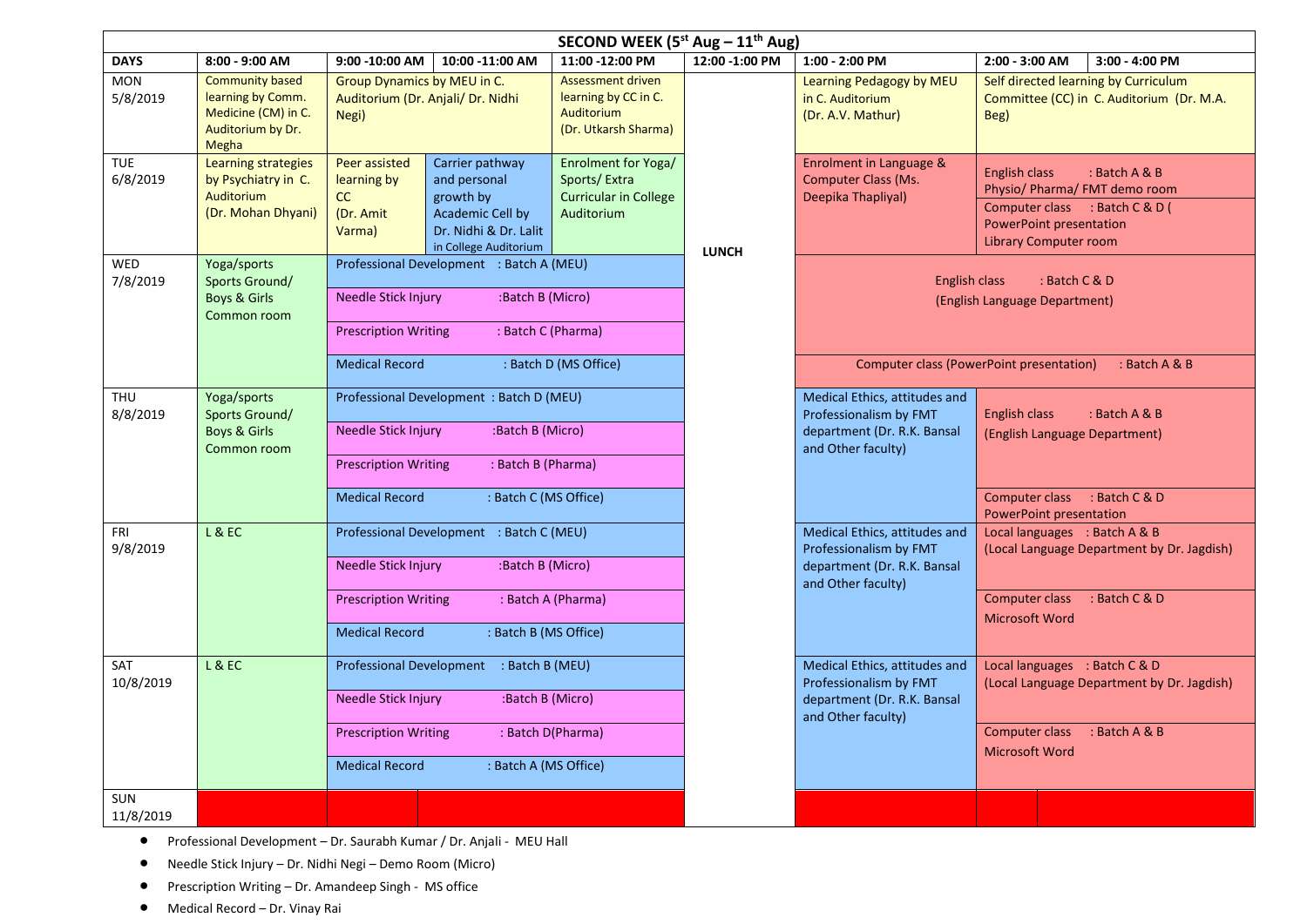|                         | THIRD WEEK $(12th Aug - 18th Aug)$                                  |                                                                                              |                                                                                                              |                           |         |                                                                                                          |                                                                                                                                              |                                                                                     |  |  |
|-------------------------|---------------------------------------------------------------------|----------------------------------------------------------------------------------------------|--------------------------------------------------------------------------------------------------------------|---------------------------|---------|----------------------------------------------------------------------------------------------------------|----------------------------------------------------------------------------------------------------------------------------------------------|-------------------------------------------------------------------------------------|--|--|
| <b>DAYS</b>             | $8:00 - 9:00$                                                       | 9:00 - 10:00 AM<br>10:00 -11:00 AM                                                           |                                                                                                              | 11:00 -12:00<br>$12:00 -$ |         | 1:00 - 2:00 PM                                                                                           | $2:00 - 3:00$                                                                                                                                | $3:00 - 4:00$                                                                       |  |  |
|                         | <b>AM</b>                                                           |                                                                                              |                                                                                                              | <b>PM</b>                 | 1:00 PM |                                                                                                          | AM                                                                                                                                           | <b>PM</b>                                                                           |  |  |
| <b>MON</b><br>12/8/2019 | Yoga/sports<br>Sports Ground/<br>Boys & Girls<br>Common room        | $UHTC - CM$<br><b>Communication - MEU Hall</b><br>Biosafety - Micro Demo Room                | : Batch A<br>: Batch B<br>: Batch C<br>Use of Info Tech - IT (Library Comp. Room): Batch D                   |                           | LUNCH   | Consequences of<br>unethical and<br>unprofessional<br>behaviour by FMT<br>(Dr. Jyoti) C. Audi.           | Physio<br><b>English class</b><br>: Batch C & D<br>(English Language Department)<br>Computer class : Batch A & B<br>Library (Microsoft Word) |                                                                                     |  |  |
| <b>TUE</b><br>13/8/2019 | Yoga/sports<br>Sports Ground/<br>Boys & Girls<br>Common room        | $UHTC - CM$<br><b>Communication - MEU</b><br>Biosafety<br>Use of Info Tech - IT              | : Batch D<br>: Batch A<br>$:$ Batch B                                                                        | $:$ Batch $C$             |         | Consequences of<br>unethical and<br>unprofessional<br>behaviour by FMT<br>(Dr. Jyoti) C. Audi.           | English class<br>(English Language Department)<br><b>Computer class</b><br>(Microsoft Excel)                                                 | : Batch A & B<br>: Batch C & D                                                      |  |  |
| <b>WED</b><br>14/8/2019 | Yoga/sports<br><b>Sports Ground/</b><br>Boys & Girls<br>Common room | $UHTC - CM$<br><b>Communication - MEU</b><br><b>Biosafety Micro</b><br>Use of Info Tech - IT | : Batch D<br>: Batch D<br>: Batch A                                                                          | : Batch B                 |         | Immunization<br>requirements<br>of Health care<br>Professional - Micro<br>(Dr. V.K. Kataria) C.<br>Audi. | <b>English class</b><br>(English Language Department)<br><b>Computer class</b><br>(Microsoft Excel)                                          | : Batch $C & D$<br>: Batch A & B                                                    |  |  |
| <b>THU</b><br>15/8/2019 |                                                                     |                                                                                              |                                                                                                              | <b>INDEPENDENCE DAY</b>   |         |                                                                                                          |                                                                                                                                              |                                                                                     |  |  |
| <b>FRI</b><br>16/8/2019 | Leisura & Extra<br>Curricular<br>activity (L&EC)                    | $UHTC - CM$<br><b>Communication - MEU</b><br><b>Biosafety Micro</b><br>Use of Info Tech - IT | : Batch D<br>: Batch C<br>: Batch D<br>: Batch A                                                             |                           |         | Principles of primary<br>care by Dr. Ashwani<br>(CM) C. Audi.                                            | Jagdish)<br><b>Computer class</b><br>(Microsoft Paint)                                                                                       | Local languages : Batch A & B<br>(Local Language Department by Dr.<br>: Batch C & D |  |  |
| SAT<br>17/8/2019        | L & E<br>Sports Ground/<br>Boys & Girls<br>Common room              |                                                                                              | Learning from patients and members of Health team by Dr.<br>Saumya Mohanti, Community Medicine (CM) C. Audi. |                           |         | National health<br>Priorities & policies by<br>Dr. Megha (CM) C.<br>Audi.                                | Jagdish)<br>Computer class<br>(Microsoft Paint)                                                                                              | Local languages : Batch C & D<br>(Local Language Department by Dr.<br>: Batch A & B |  |  |
| <b>SUN</b><br>18/8/2019 |                                                                     |                                                                                              |                                                                                                              |                           |         |                                                                                                          |                                                                                                                                              |                                                                                     |  |  |

UHTC – CM - Dr. Shantanu

Communication - MEU by Dr. Anjali Chaudhary

Biosafety – Micro by Dr. V.K. Kataria

Use of Info Tech – IT by Dr. Amandeep & Mr. Sudhanshu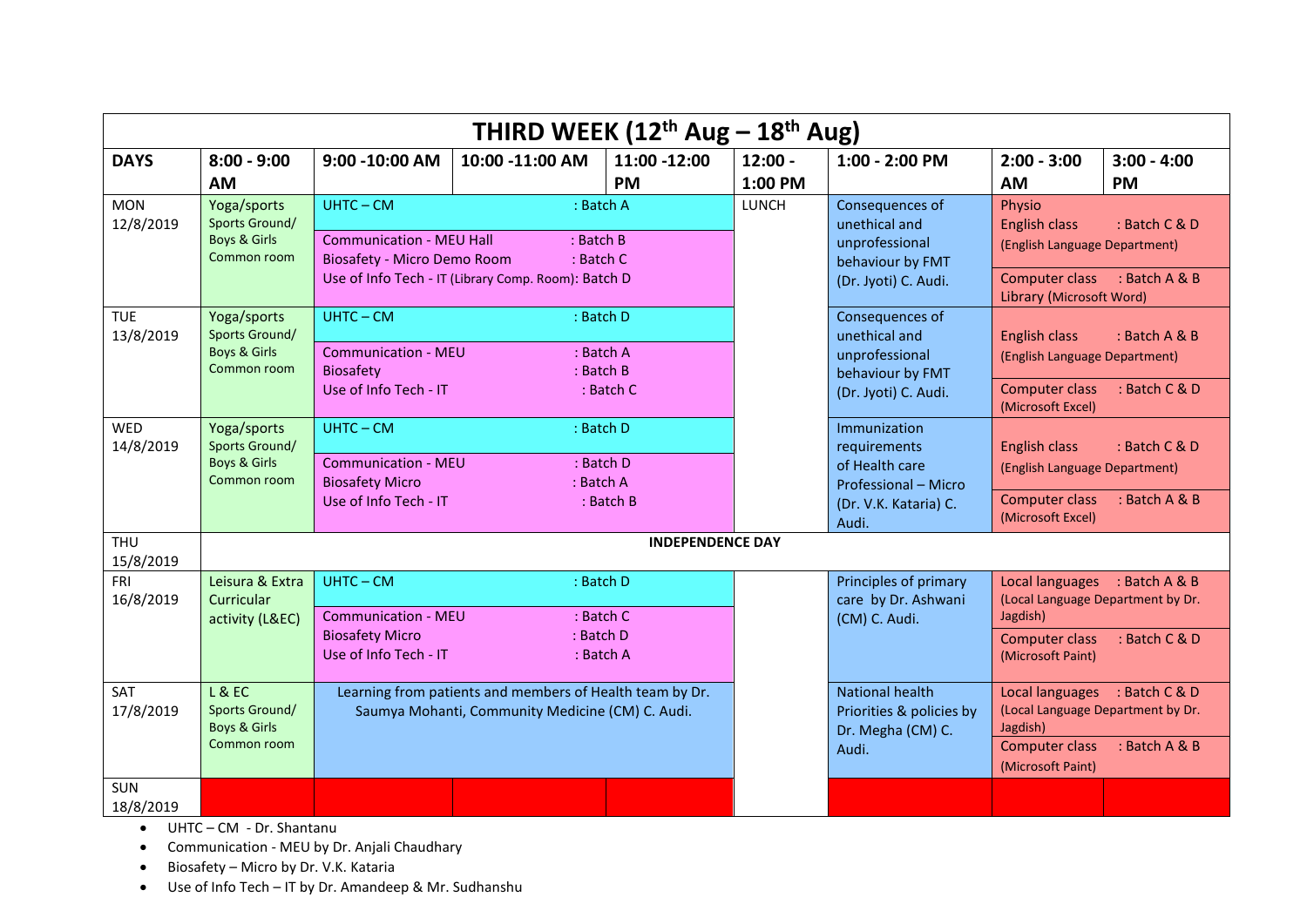| FOURTH WEEK ( $19th$ Aug – $25th$ Aug) |                                                                     |                                                                                                             |                                                                                                                                  |                                                          |                      |                                                                                                  |                                                                                                                                                              |                                             |  |
|----------------------------------------|---------------------------------------------------------------------|-------------------------------------------------------------------------------------------------------------|----------------------------------------------------------------------------------------------------------------------------------|----------------------------------------------------------|----------------------|--------------------------------------------------------------------------------------------------|--------------------------------------------------------------------------------------------------------------------------------------------------------------|---------------------------------------------|--|
| <b>DAYS</b>                            | $8:00 - 9:00$<br>AM                                                 | $9:00 - 10:00$<br>AM                                                                                        | 10:00 -11:00 AM                                                                                                                  | 11:00 -12:00 PM                                          | $12:00 -$<br>1:00 PM | 1:00 - 2:00 PM                                                                                   | 2:00 - 3:00 AM                                                                                                                                               | 3:00 - 4:00 PM                              |  |
| <b>MON</b><br>19/8/2019                | Yoga/sports<br>Sports Ground/<br>Boys & Girls<br>Common room        | RHTC - CM (Dr. Neha)<br>Time mngmt - MEU<br><b>Stress mngmt - Psychiatry</b>                                | Bio Medical Waste (BMW) Handling -Micro: Batch D                                                                                 | : Batch A<br>:Batch B<br>: Batch C                       |                      | Alternate health system in the<br>country & History of medicine by<br>Dr. Randheer (CM) C. Audi. | <b>Physiology Department</b><br>English class<br>: Batch A & B<br>(English Language Department)<br>Computer class : Batch C & D<br>Library (Microsoft Paint) |                                             |  |
| <b>TUE</b><br>20/8/2019                | Yoga/sports<br><b>Sports Ground/</b><br>Boys & Girls<br>Common room | RHTC - CM (Dr. Neha)<br>Time mngmt - MEU<br><b>Stress mngmt - Psychiatry</b><br><b>BMW Handling - Micro</b> |                                                                                                                                  | : Batch D<br>: Batch A<br>: Batch B<br>$:$ Batch $C$     |                      | Health care system & its delivery<br>by Dr. Kajal (CM) C. Audi.                                  | <b>English class</b><br>(English Language Department)<br>Computer class : Batch A & B<br>(How to use SPSS Software)                                          | : Batch $C$ & $D$                           |  |
| <b>WED</b><br>21/8/2019                | Yoga/sports<br><b>Sports Ground/</b><br>Boys & Girls<br>Common room | RHTC - CM (Dr. Neha)<br>Time mngmt - MEU<br><b>Stress mngmt - Psychiatry</b><br><b>BMW Handling - Micro</b> |                                                                                                                                  | : Batch C<br>: Batch D<br>: Batch A<br>: Batch B         | <b>LUNCH</b>         | Student expectation from<br>teachers by CC (Dr. J.P. Sharma)<br>C. Audi.                         | English class<br>(English Language Department)<br>Computer class : Batch C & D<br>(How to use SPSS Software)                                                 | $:$ Batch A & B                             |  |
| <b>THU</b><br>22/8/2019                | Yoga/sports<br><b>Sports Ground/</b><br>Boys & Girls<br>Common room | RHTC - CM (Dr. Neha)<br>Time mngmt - MEU<br><b>Stress mngmt - Psychiatry</b><br><b>BMW Handling - Micro</b> |                                                                                                                                  | $:$ Batch B<br>$:$ Batch $C$<br>$:$ Batch D<br>: Batch A |                      | <b>Student expectation from Pears &amp;</b><br>Colleagues by CC (Dr. Nidhi Jain)<br>C. Audi.     | <b>English class</b><br>(English Language Department)<br>Computer class<br>(Effectively search web engine)                                                   | : Batch $C$ & $D$<br>: Batch A & B          |  |
| <b>FRI</b><br>23/8/2019                | L & E                                                               | Hitendra & Dr. Shalu)                                                                                       | Use of online resources (e-learning) - Batch A & B (Dr.<br>R.K. Bansal)<br>Simulation based learning - Batch C & D - Pharma (Dr. |                                                          |                      | <b>Student expectation from</b><br>patients by CC (Dr. Shobhit Garg)<br>C. Audi.                 | <b>Hindi Class</b><br>Computer class<br>(Effectively search web engine)                                                                                      | : Batch $A & B$<br>$\therefore$ Batch C & D |  |
| SAT<br>24/8/2019                       | L & E                                                               | Library (Dr. R.K. Bansal)<br>Hitendra & Dr. Shalu)                                                          | Use of online resources (e-learning) - Batch C & D by<br>Simulation based learning - Batch A & B - Pharma (Dr.                   |                                                          |                      | Student expectation from the<br>society & Nation by CC (Dr.<br>Puneet Ohri) C. Audi.             | <b>Hindi Class</b><br>Computer class<br>(Effectively search web engine)                                                                                      | : Batch C & D<br>$:$ Batch A & B            |  |
| SUN<br>25/8/2019                       |                                                                     |                                                                                                             |                                                                                                                                  |                                                          |                      |                                                                                                  |                                                                                                                                                              |                                             |  |

- RHTC CM by Dr. Neha
- Time mngmt MEU by Dr. Robina MEU Hall
- Stress mngmt Psychiatry by Dr. Preeti Mishra Demo Room Psychiatry
- Bio Medical Waste (BMW) Handling –Micro by Dr. Iva Micro Demo room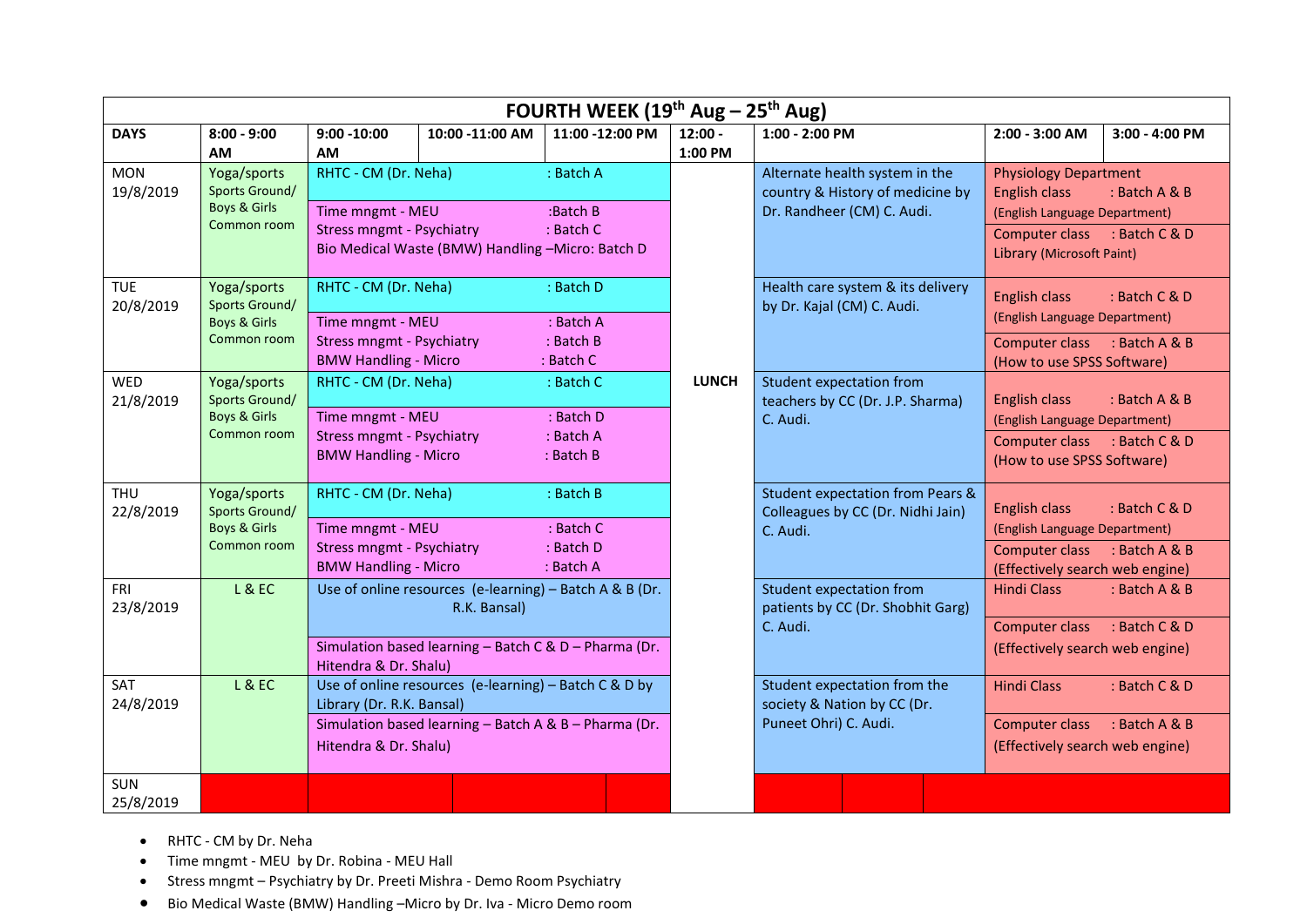|                                       | FIFTH WEEK ( $26th$ Aug – $31st$ Aug)                               |                                                                                                     |                                |                                                          |                |                                                                                     |                                                                                                                                             |                                                                                |                               |  |
|---------------------------------------|---------------------------------------------------------------------|-----------------------------------------------------------------------------------------------------|--------------------------------|----------------------------------------------------------|----------------|-------------------------------------------------------------------------------------|---------------------------------------------------------------------------------------------------------------------------------------------|--------------------------------------------------------------------------------|-------------------------------|--|
| <b>DAYS</b>                           | $8:00 - 9:00$<br>AM                                                 | $9:00 - 10:00$<br><b>AM</b>                                                                         | 10:00 -11:00<br><b>AM</b>      | 11:00 -12:00<br><b>PM</b>                                | 12:00 -1:00 PM | $1:00 - 2:00$ PM                                                                    |                                                                                                                                             | $2:00 - 3:00$<br><b>AM</b>                                                     | 3:00 - 4:00 PM                |  |
| <b>MON</b><br>26/8/2019               | Yoga/sports<br><b>Sports Ground/</b><br>Boys & Girls<br>Common room | Govt. Health Center - CM<br><b>BLS</b> - Anaesthesia<br>First aid - Surgery<br>Hand Hygiene-Micro   |                                | : Batch A<br>: Batch B<br>$:$ Batch $C$<br>: Batch D     |                | Interpersonal relationships by<br>Psychiatry in C. Auditorium (Dr.<br>Shobhit Garg) |                                                                                                                                             | English class: Batch A & B<br>Computer class: C & D<br>(Use of Google Scholar) | (English Language Department) |  |
| <b>TUE</b><br>27/8/2019               | Yoga/sports<br>Sports Ground/<br>Boys & Girls<br>Common room        | Govt. Health Center - CM<br><b>BLS</b> - Anaesthesia<br>First aid - Surgery<br>Hand Hygiene - Micro |                                | : Batch D<br>: Batch A<br>: Batch B<br>: Batch C         | <b>LUNCH</b>   | Interpersonal communication by<br>Mehta)                                            | Psychiatry in C. Auditorium (Dr. Sumit                                                                                                      | English class: C & D<br>Computer class: A & B<br>(Use of Google Scholar)       | (English Language Department) |  |
| <b>WED</b><br>28/8/2019               | Yoga/sports<br>Sports Ground/<br>Boys & Girls<br>Common room        | Govt. Health Center - CM<br><b>BLS</b> - Anaesthesia<br>First aid - Surgery<br>Hand Hygiene - Micro |                                | : Batch C<br>$:$ Batch $D$<br>: Batch A<br>$:$ Batch $B$ |                | Cadaveric Oath by Anatomy<br>department in C. Auditorium (Dr.<br>Suchit)            |                                                                                                                                             | English class: A & B<br>(Assessment)<br>Computer class: C & D<br>(Assessment)  |                               |  |
| <b>THU</b><br>29/8/2019               | Yoga/sports<br>Sports Ground/<br>Boys & Girls<br>Common room        | Govt. Health Center - CM<br><b>BLS</b> - Anaesthesia<br>First aid - Surgery<br>Hand Hygiene - Micro |                                | : Batch B<br>$:$ Batch $C$<br>: Batch D<br>: Batch A     |                | Auditorium                                                                          | Relating to patients experience of the disease (Dr. A.V. Mathur)College                                                                     |                                                                                |                               |  |
| <b>FRI</b><br>30/8/2019<br><b>SAT</b> |                                                                     | <b>STUDENT'S FEEDBACK by MEU &amp; CC</b>                                                           | (College Auditorium)<br>L & EC |                                                          |                |                                                                                     | <b>FACULTY'S FEEDBACK by MEU &amp; CC</b><br>(College Auditorium)<br><b>FRESHER'S PARTY in College Auditorium with Anatomy, Physiology,</b> |                                                                                |                               |  |
| 31/8/2019<br><b>SUN</b><br>01/9/2019  |                                                                     |                                                                                                     |                                |                                                          |                |                                                                                     | <b>Biochemistry &amp; Comm. Med.</b>                                                                                                        |                                                                                |                               |  |

Govt. Health Center - CM by Dr. Randheer BLS - Anaesthesia by Dr. Ashutosh – Skill Lab Anaesthesia Deptt. First aid - Surgery by Dr. Mathur – MEU Hall Hand Hygiene-Micro byDr. Dimple – Micro Demo